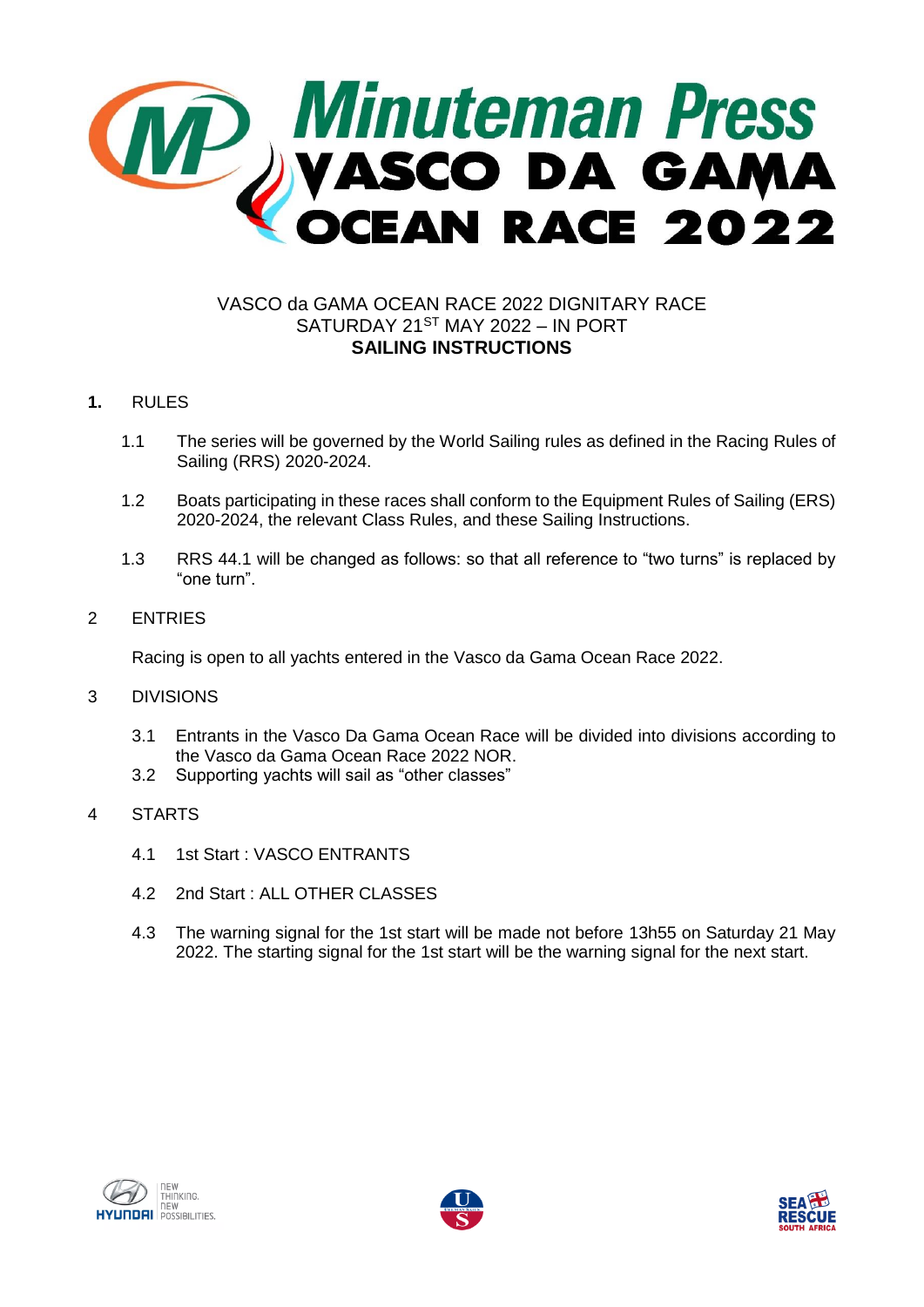## 5 CLASS FLAGS

5.1 First Start : VASCO ENTRANTS FLAG W

5.2 Second Start : ALL OTHER CLASSES FLAG T



## 6 STARTING PROCEDURE

6.1 There will be no General Recall. Any yacht deemed over the start line before the starting signal and not returning to restart correctly will be scored OCS. The Race Officer will signal this by a second sound signal after the starting sound signal as well as raising the X flag  $\Box$ . The X flag will be lowered once all yachts OCS at the time of the starting signal have returned, or one minute before the start of the next division. The Race Officer will attempt to communicate this to the offending yachts by hailing or radio but this is not mandatory.

# 7 COURSES

- 7.1 The course to be sailed will be indicated by the following pennants:
- 7.1.1 North Easterly (all marks to starboard) Start between Bridge boat and the yellow cylindrical mark, then proceed to M3, M2, M1, M3, M2, M1 and finish between the Bridge boat and the yellow cylindrical mark.
	- **7.1.2 South Westerly (all marks to port)** Start between Bridge boat and the yellow cylindrical mark, then proceed to M1, M2, M3, M1, M2, M3 and finish between the Bridge boat and the yellow cylindrical mark.
- **7.1.3 Southerly / South Easterly (all marks to starboard)** Start between Bridge boat and the yellow cylindrical mark, then proceed to M1, M2, M3, M1, M2, M3 and finish between the Bridge boat and the yellow cylindrical mark.
- 7.2 Shortened Course: Should a race be shortened, the "S" flag and class flag and be flown with two sound signals. The leading yacht in the class will proceed directly to the finish between the Bridge boat and the finish mark. All other yachts in that division will round the last mark rounded by the leading yacht before proceding to cross the finish line.
- 8 MARKS
	- 8.1 All turning marks will be red cylindrical marks.
	- 8.2 The Start mark and Finish mark will be a yellow cylindrical mark.
	- 8.3 S1 and E2 are to be considered marks of the course and passed to the deep-water side of the sandbank.

## 9 RATINGS

9.1 The rating systems shall be used as specified in the Vasco da Gama Ocean Race 2022 NOR for the Vasco da Gama Ocean Race entries and ORC/DRS or PHRF rating as determined by the rating committee for all other participants.





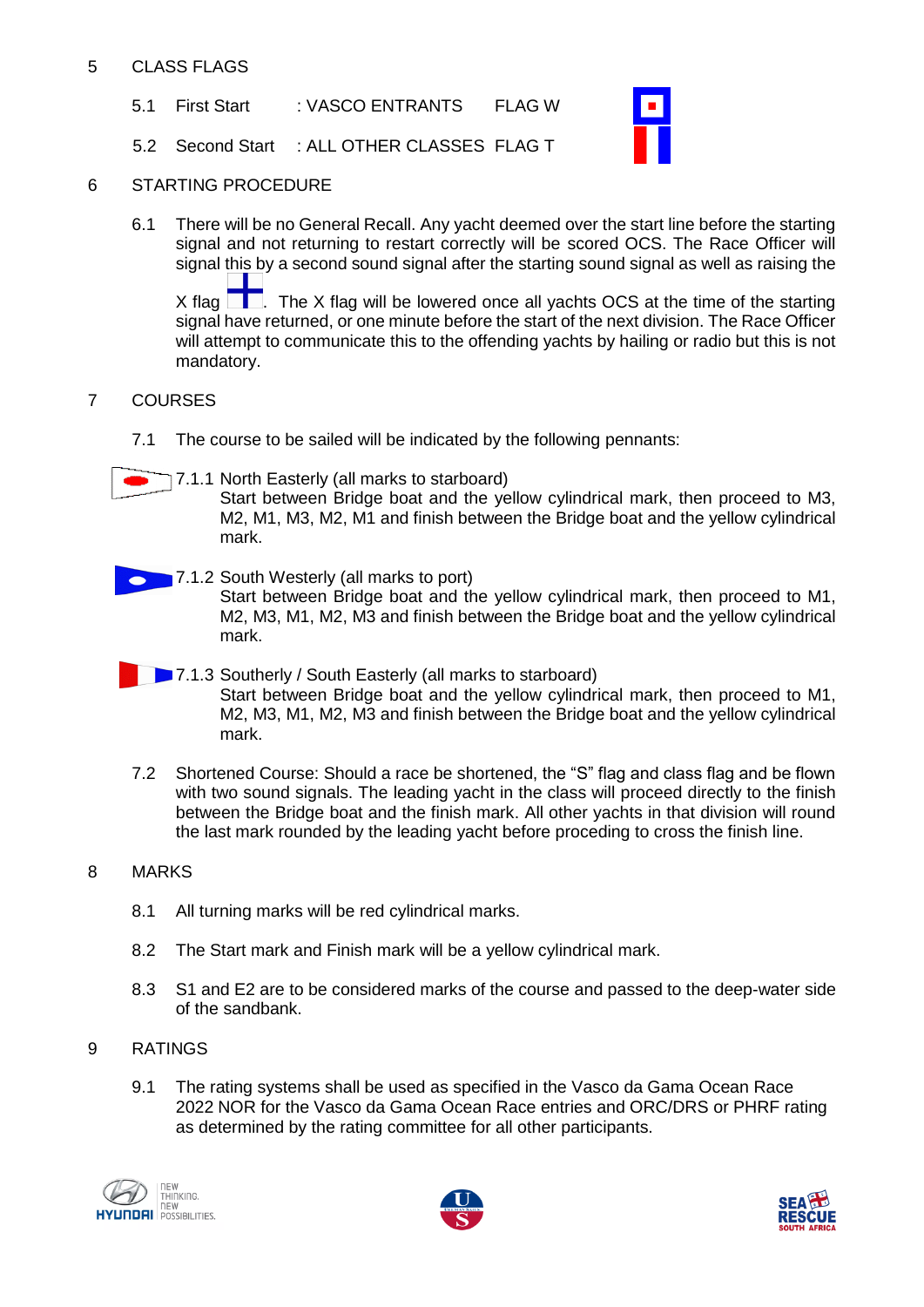```
Course Card - South Easterly
```